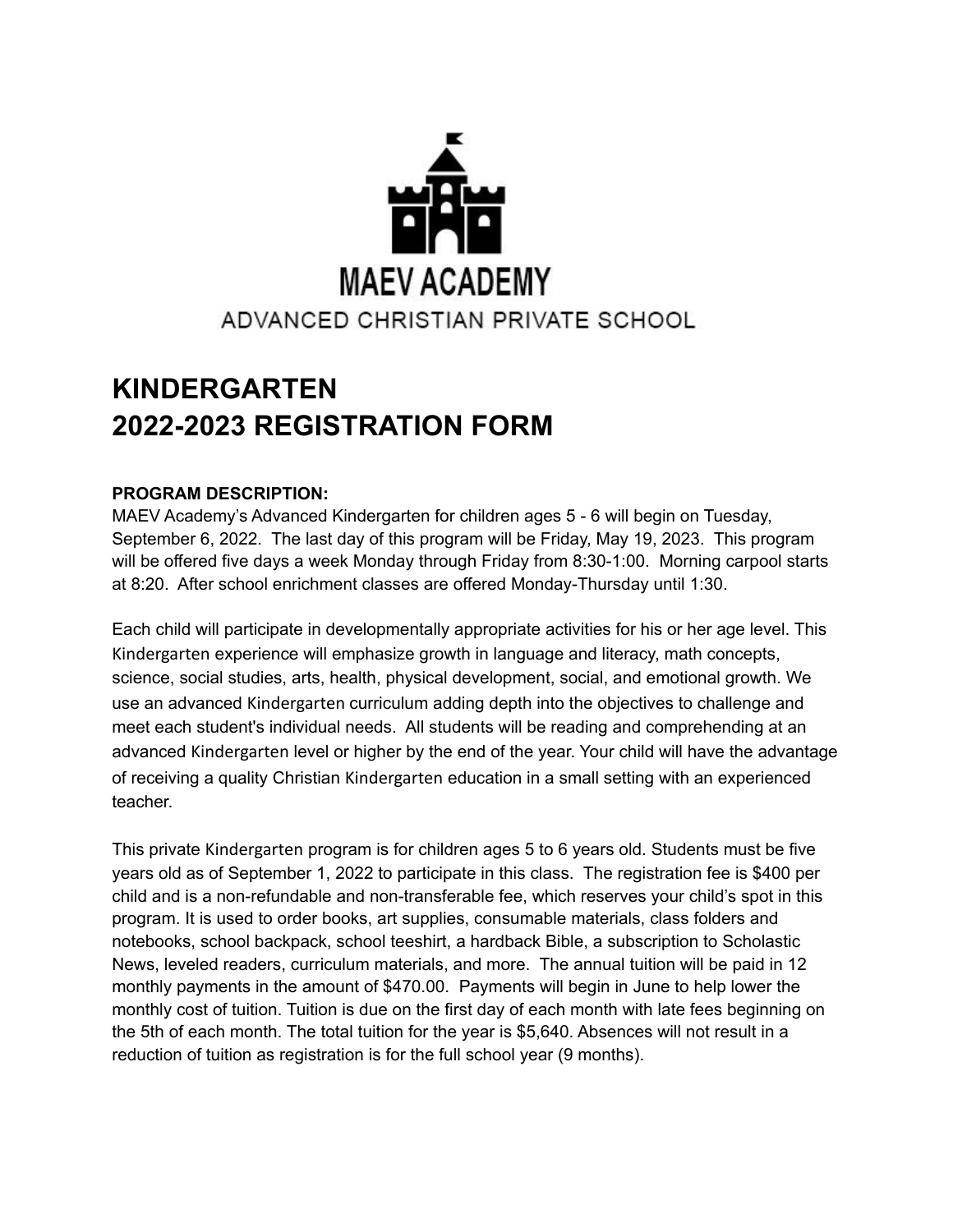MAEV Academy at Ms. Heather's Educational Adventures will utilize the state curriculum standards to provide a consistent academic foundation for students as they progress through an advanced academic experience. This Advanced program focuses on Christian values which will be taught across the curriculum and woven into the fabric of the entire Kindergarten year. MAEV Academy will provide a balanced approach to learning which will allow students to be taught at their instructional level. As student's progress through the curriculum they will be presented with advanced academic opportunities that will further their understanding and exposure to higher level thinking skills.

**\*New for the 2022-2023 School Year** - School uniforms will be required Monday - Thursday for all K-3 MAEV ACADEMY students. Fridays will be student choice or spirit wear!

**\*New for the 2022-2023 School Year** - Mandatory Assessments for all new students! All new students in our 3 year old program and above entering MHEA or MAEV will be required to attend one mandatory assessment day in March for placement for the 2022-2023 school year. If your child currently attends MHEA or MAEV, your child is exempt from this assessment.

Assessment Dates: (3's, Pre-K 9:00-1:00) (K, 1st, 2nd, 3rd 2:00-3:00) New students only! Please choose one date:

\_\_\_\_\_Friday, March 4, 2022 \_\_\_\_\_Friday, March 11, 2022 \_\_\_\_\_Friday, March 18, 2022

If you have a student entering 3's or Pre-K you will need to pack a lunch for your child and drop them off and pick them up in our daily carpool. If you have a student entering K, 1st, 2nd, or 3rd, you will need to bring them in the lobby entering door A.

We will inform you by Friday, March 25, 2022 with the results of the assessment. If your child does not meet the minimum standards, you will receive a full refund of your child's registration fee.

## **WELCOME TO MAEV ACADEMY'S ADVANCED CHRISTIAN KINDERGARTEN 2022-2023**

Kindergarten Curriculum

\*Georgia Standards of Excellence for Math, ELA, Science, and Social Studies

\*Bible Curriculum -

-Detailed weekly lessons with Bible Story, comprehension questions, games, activities, role-playing, crafts, individual take-home books for each story, and so much more! -Hard Bound Bibles for Each Child -Bible Verses -Daily Bible Time/Bible Songs/Prayers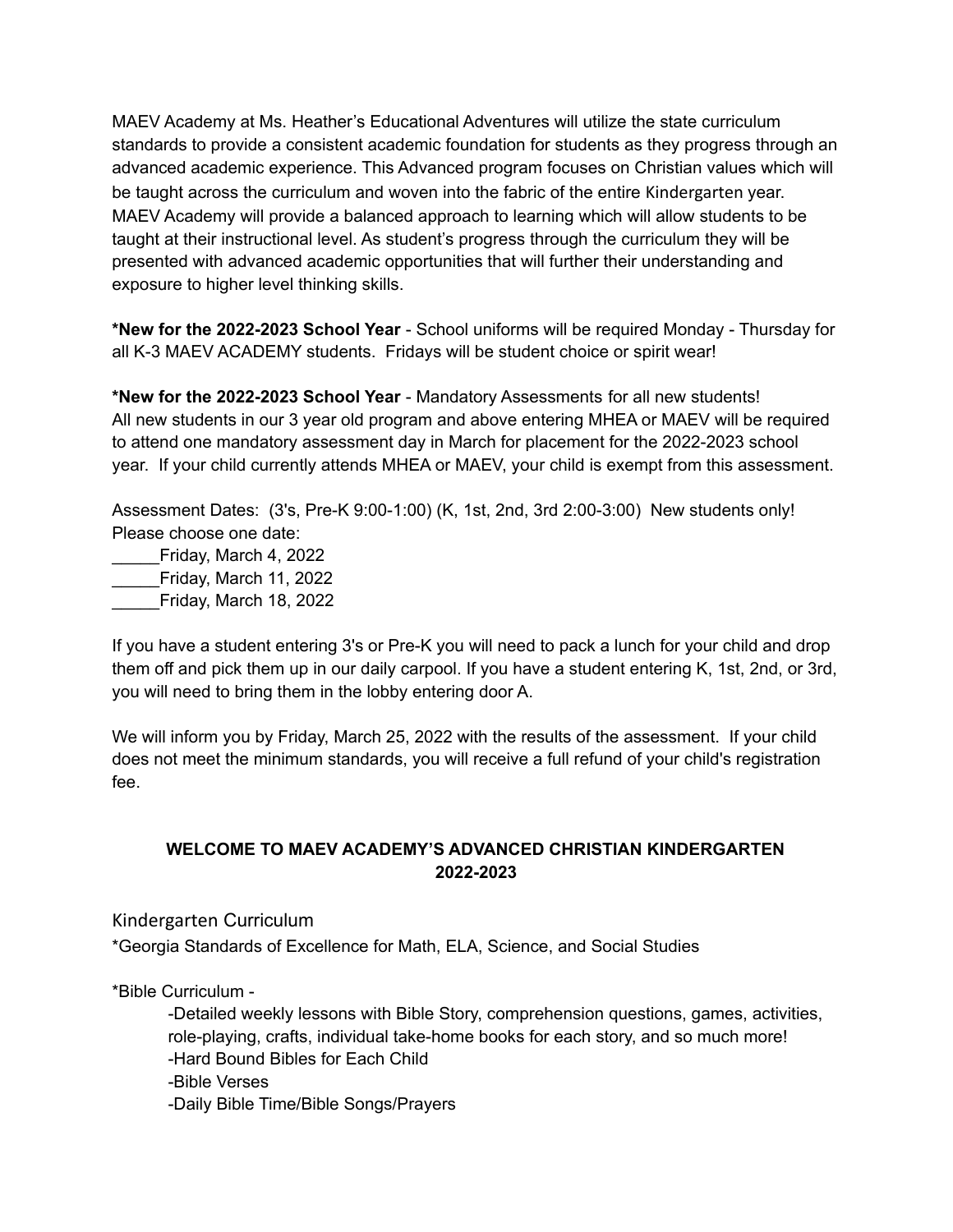\*Balanced Literacy Approach

-Literacy Stations (phonics, word study, guided reading, sight words,...)

-Mentor Texts

-Interactive Read Alouds

-Guided Reading

-Leveled Readers

-Daily Writing Journals/Writer's Workshop

-Supplemental Saxon Phonics - 1st grade program

-Scholastic News- 1st grade level

-Fountas & Pinnell Assessments to find individual reading levels

-Individualized learning plans for each student

-Beginning, Mid-year, & End of the Year Assessments

\*Balanced Numeracy Approach

-Math Workshops

-Common Core Supplemental Math Model Lessons

-Daily calendar activities (months of the year, days of the week, patterning, number sense activities, addition, subtraction, telling time, graphing, word problems, and so much more!)

-Math centers using manipulatives, games, and differentiated stations to meet individual student needs

-Lots of fun math songs and thematic units to teach Kindergarten math concepts

\*Science & Social Studies

-Taught through weekly themes

-Hands-on experiments, group projects, fun reports, special crafts, and more! -Art projects using a variety of mediums including chalk pastels, watercolor, acrylic, oil pastels, and much more!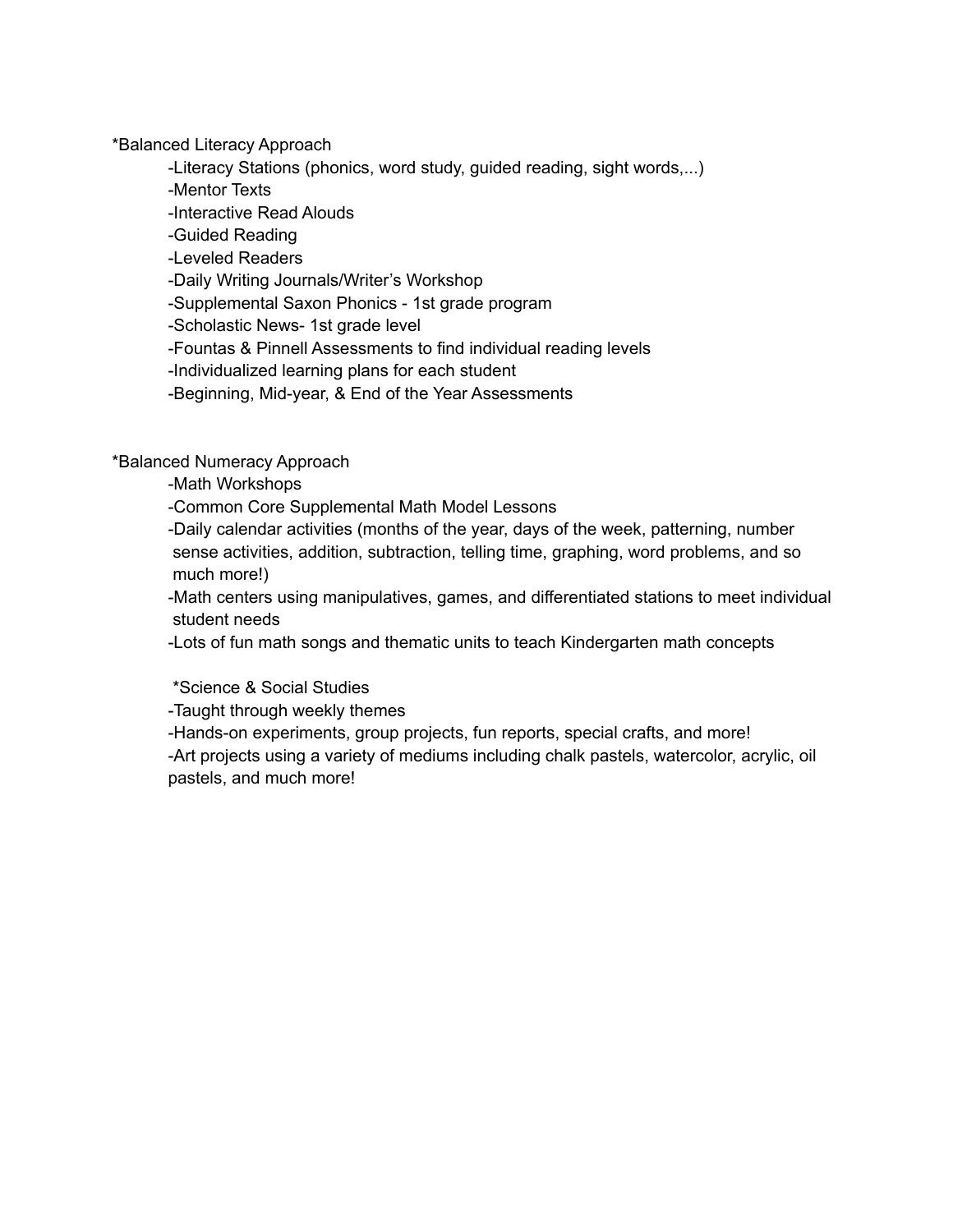## **REQUIRED STUDENT INFORMATION:**

| <b>Mailing Address</b>                                                                                                                                      |  |
|-------------------------------------------------------------------------------------------------------------------------------------------------------------|--|
| Cell #<br><b>Mother's Email Address</b>                                                                                                                     |  |
| <b>Father's Email Address</b>                                                                                                                               |  |
| Please list all of the people that are allowed to pick up your child. A driver's license will be<br>required for if the child is not picked up by a parent. |  |
|                                                                                                                                                             |  |
| Does your child have any specific requirements or allergies that we should be aware of? If yes,<br>please explain below.                                    |  |
|                                                                                                                                                             |  |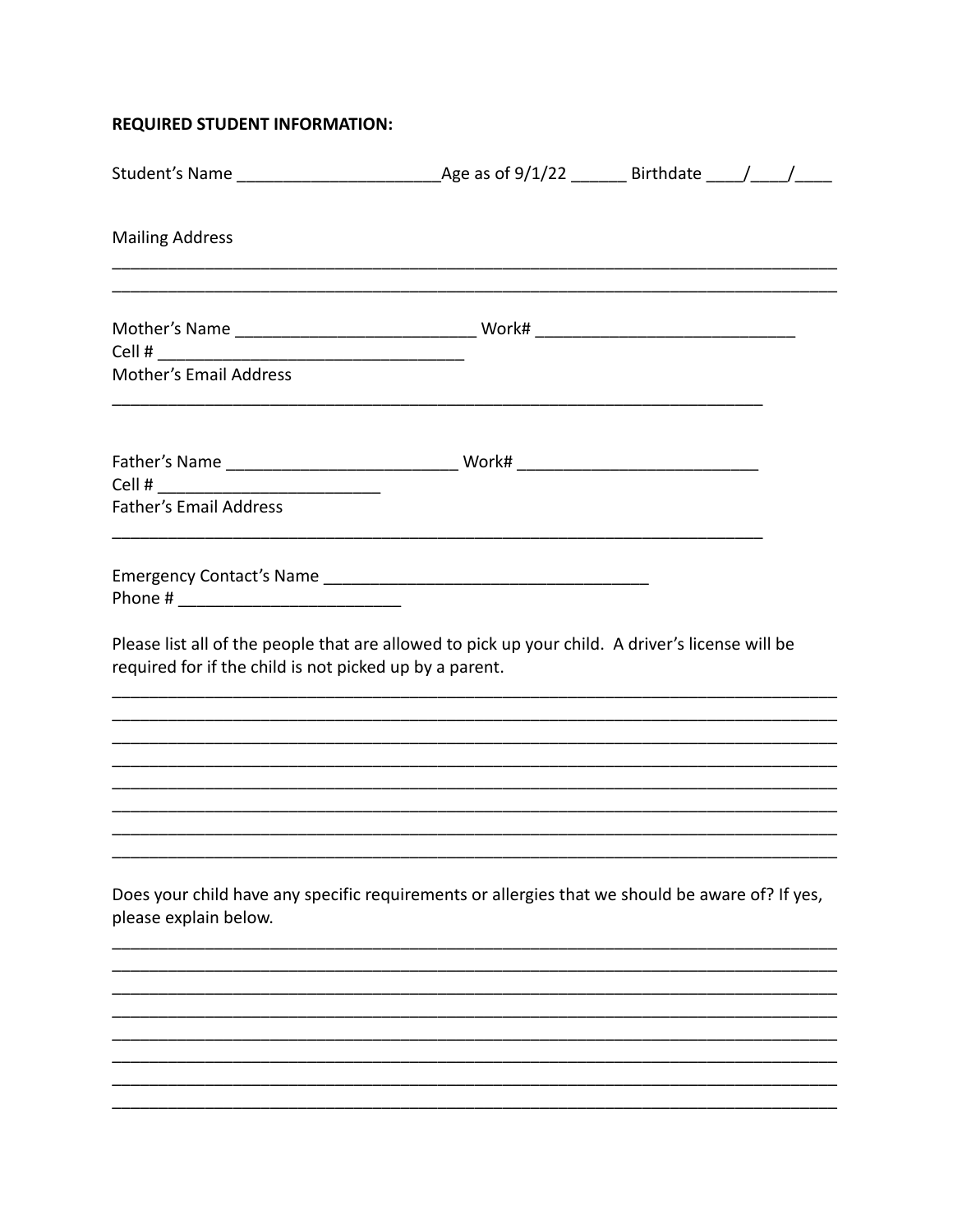**REQUIRED CONSENT:** Please read this section carefully and initial by ALL of the terms and conditions below which are required to start your child in our Kindergarten program.\_\_\_\_\_\_\_\_

**General Terms and Conditions**: By initialing here and signing below, I accept all of the terms and conditions of MAEV Academy's Advanced Kindergarten Program which may be subject to change.

\_\_\_\_\_\_\_\_ **\$400 Registration Fee**: By initialing here and signing below, I agree to pay the \$400 registration fee which is non-refundable for any reason and non-transferable to another child (or sibling) or to another school year. NEW STUDENTS ONLY: We will inform you by Friday, March 25, 2022 with the results of the assessment. If your child does not meet the minimum standards, you will receive a full refund of your child's registration fee.

\_\_\_\_\_\_\_\_ **Media (Facebook, Instagram, Website, etc.) Release**: By initialing here and signing below, I give consent for my child's picture to be utilized for media release.

**Tuition**: By initialing here and signing below, I understand that enrollment in Kindergarten is for the entire 9 months of the school year and that the tuition is paid in 12 months payments beginning June 1st, 2022. Payments should be paid on or before the 1st of each month. Tuition of \$5,640 for the Kindergarten program is paid over 12 months beginning in June 2022 in the amount of \$470.00 per month. If the annual tuition is made in one payment by June 10th, a 5% discount will be given. Tuition paid in full is \$5,358 which reflects a total savings of \$282.00.

\_\_\_\_\_\_\_\_ **Monthly Tuition Payment Due Dates and Late Fees:** By initialing here and signing below, I understand and agree to pay the monthly amount of the annual tuition by the  $1<sup>st</sup>$  of the month by cash or check as well as a late fee of \$5 per day after a three-day grace period (late fees will begin on payments made on the  $5<sup>th</sup>$  of the month). No exceptions will be made to keep this fair for all parents during the school year.

> \_\_\_\_\_\_\_ **Additional Payment Option & Fees**: By initialing here and signing below, I am stating that I understand there are several payment options:

**Checks or Cash:** Checks can be written to Ms. Heather's Educational Adventures or MHEA.

**Venmo:** There is an option for parents to pay via Venmo. The Venmo account information is heather-langley-12.

**PayPal**: There is an option for parents to pay with a credit card via PayPal but it must include an additional 3% charge. If you elect to complete a payment using